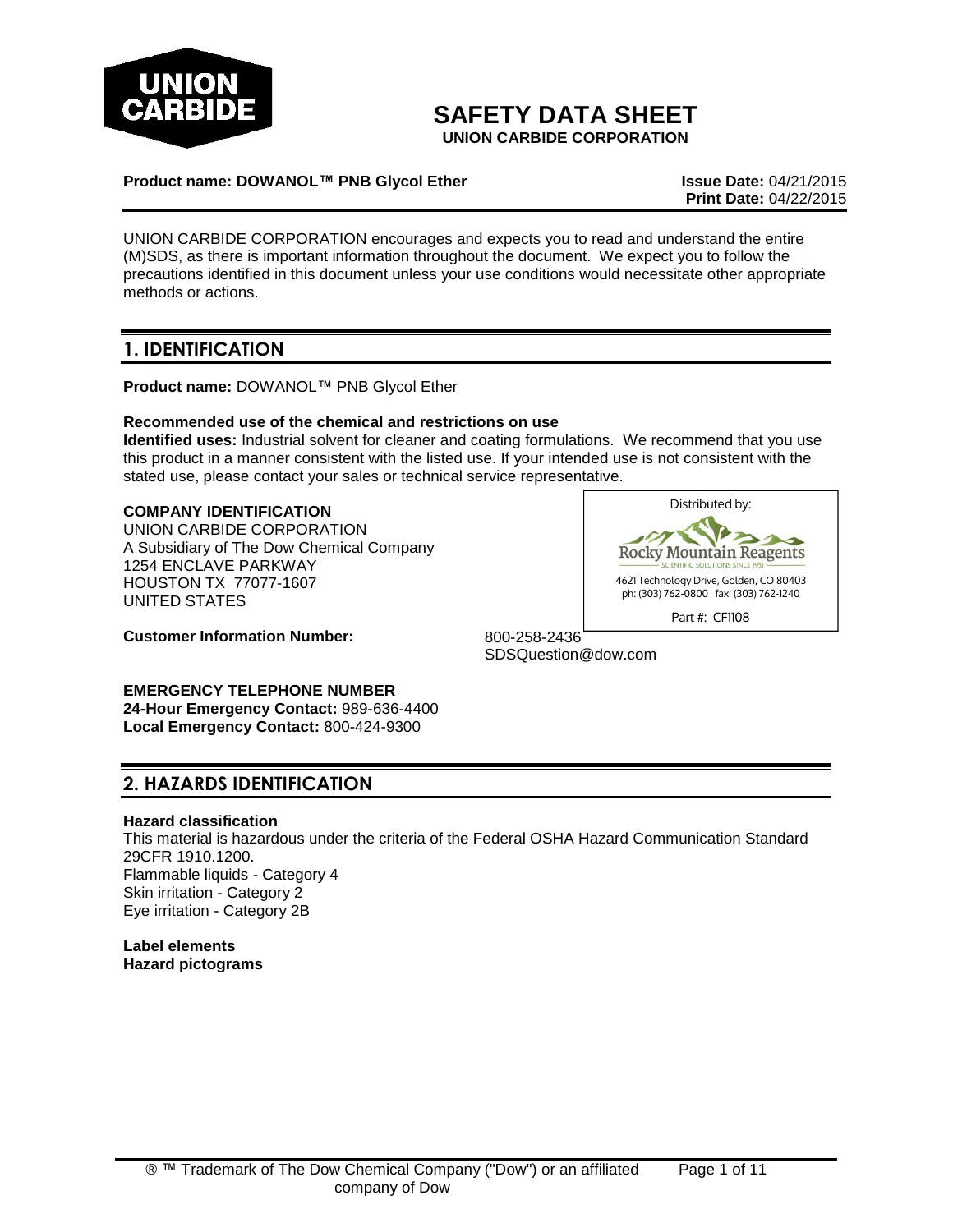

Signal word: **WARNING!**

#### **Hazards**

Combustible liquid. Causes skin and eye irritation.

#### **Precautionary statements**

#### **Prevention**

Keep away from heat/sparks/open flames/hot surfaces. - No smoking. Wash skin thoroughly after handling. Wear protective gloves/ eye protection/ face protection.

#### **Response**

IF ON SKIN: Wash with plenty of soap and water. IF IN EYES: Rinse cautiously with water for several minutes. Remove contact lenses, if present and easy to do. Continue rinsing. If skin irritation occurs: Get medical advice/ attention. If eye irritation persists: Get medical advice/ attention. Take off contaminated clothing and wash before reuse. In case of fire: Use dry sand, dry chemical or alcohol-resistant foam for extinction.

#### **Storage**

Store in a well-ventilated place. Keep cool.

#### **Disposal**

Dispose of contents/ container to an approved waste disposal plant.

#### **Other hazards**

no data available

### **3. COMPOSITION/INFORMATION ON INGREDIENTS**

**Synonyms:** 3-Butoxypropan-2-ol; propylene glycol monobutyl ether This product is a substance.

| Component           | <b>CASRN</b> | <b>Concentration</b> |
|---------------------|--------------|----------------------|
|                     |              |                      |
| 1-Butoxy-2-propanol | 5131-66-8    | >95.0%               |
| 2-Butoxy-1-propanol | 15821-83-7   | $\leq$ 5.0 %         |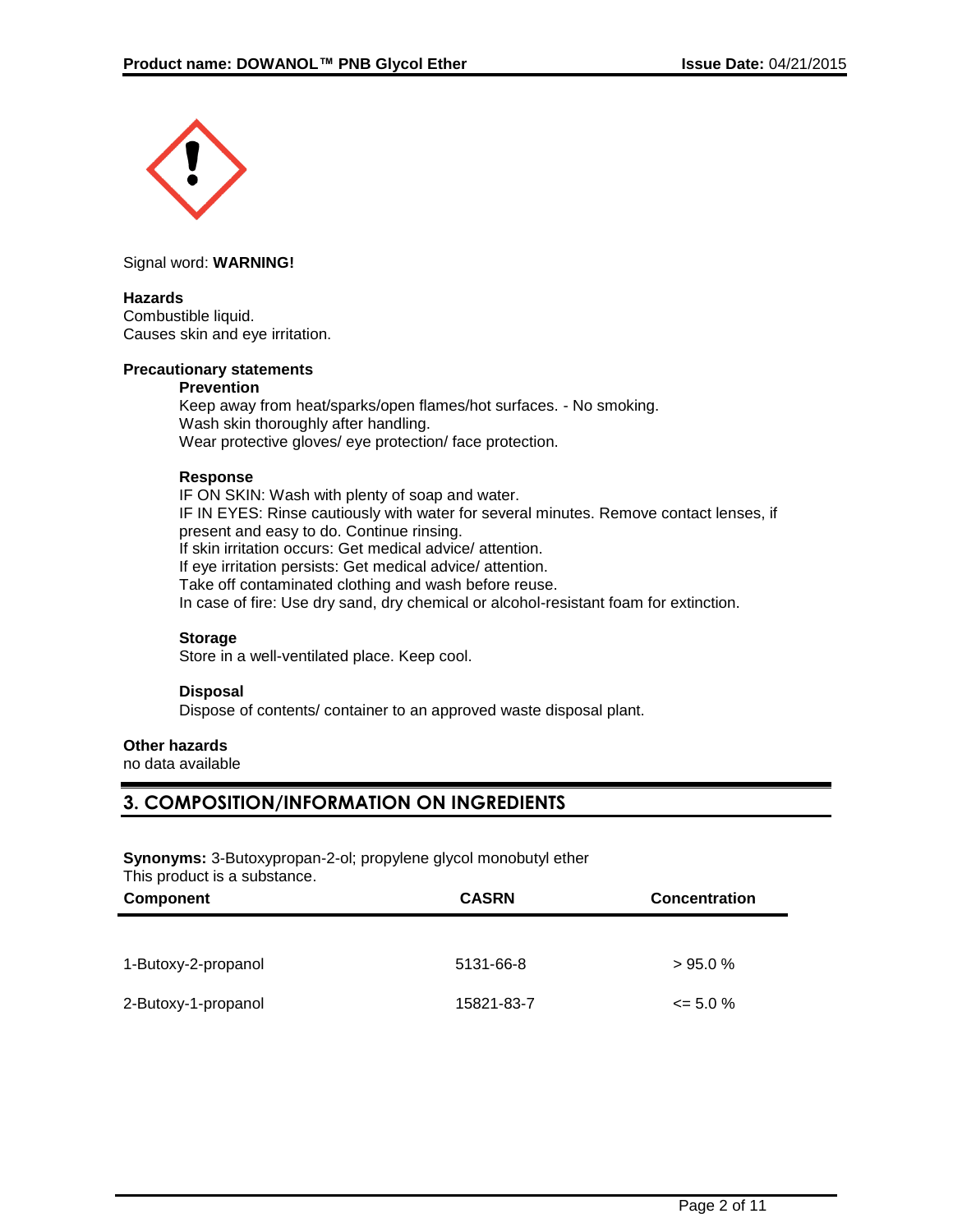### **4. FIRST AID MEASURES**

#### **Description of first aid measures**

**General advice:** If potential for exposure exists refer to Section 8 for specific personal protective equipment.

**Inhalation:** Move person to fresh air; if effects occur, consult a physician.

**Skin contact:** Wash off with plenty of water. Suitable emergency safety shower facility should be available in work area.

**Eye contact:** Flush eyes thoroughly with water for several minutes. Remove contact lenses after the initial 1-2 minutes and continue flushing for several additional minutes. If effects occur, consult a physician, preferably an ophthalmologist. Suitable emergency eye wash facility should be available in work area.

**Ingestion:** If swallowed, seek medical attention. Do not induce vomiting unless directed to do so by medical personnel.

**Most important symptoms and effects, both acute and delayed:** Aside from the information found under Description of first aid measures (above) and Indication of immediate medical attention and special treatment needed (below), any additional important symptoms and effects are described in Section 11: Toxicology Information.

#### **Indication of any immediate medical attention and special treatment needed**

**Notes to physician:** No specific antidote. Treatment of exposure should be directed at the control of symptoms and the clinical condition of the patient.

### **5. FIREFIGHTING MEASURES**

**Suitable extinguishing media:** Water fog or fine spray. Dry chemical fire extinguishers. Carbon dioxide fire extinguishers. Foam. Alcohol resistant foams (ATC type) are preferred. General purpose synthetic foams (including AFFF) or protein foams may function, but will be less effective.

**Unsuitable extinguishing media:** no data available

#### **Special hazards arising from the substance or mixture**

**Hazardous combustion products:** During a fire, smoke may contain the original material in addition to combustion products of varying composition which may be toxic and/or irritating. Combustion products may include and are not limited to: Carbon monoxide. Carbon dioxide.

**Unusual Fire and Explosion Hazards:** Container may rupture from gas generation in a fire situation. Violent steam generation or eruption may occur upon application of direct water stream to hot liquids.

#### **Advice for firefighters**

**Fire Fighting Procedures:** Keep people away. Isolate fire and deny unnecessary entry. Use water spray to cool fire exposed containers and fire affected zone until fire is out and danger of reignition has passed. Fight fire from protected location or safe distance. Consider the use of unmanned hose holders or monitor nozzles. Immediately withdraw all personnel from the area in case of rising sound from venting safety device or discoloration of the container. Do not use direct water stream. May spread fire. Move container from fire area if this is possible without hazard. Burning liquids may be moved by flushing with water to protect personnel and minimize property damage. Avoid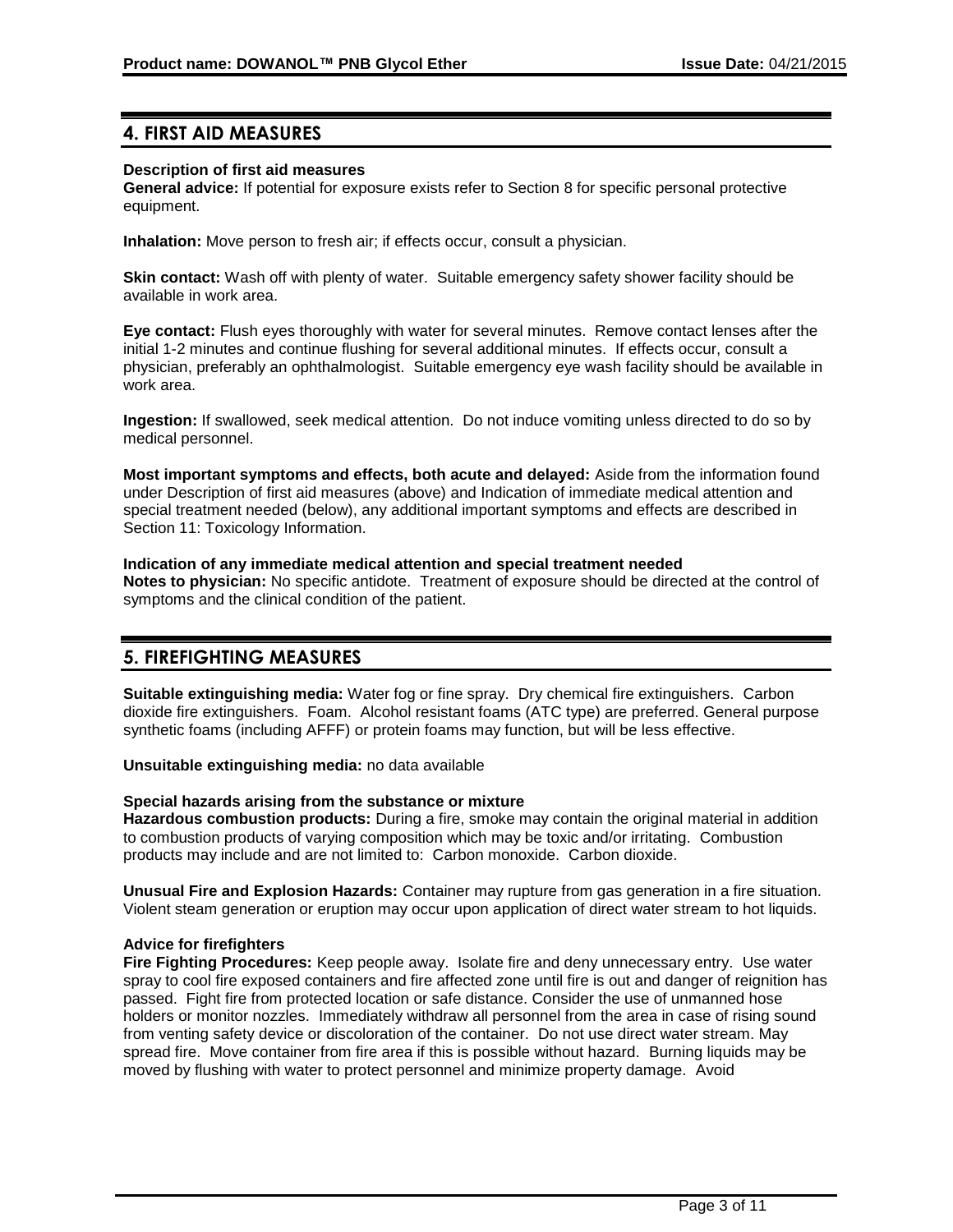accumulation of water. Product may be carried across water surface spreading fire or contracting an ignition source.

**Special protective equipment for firefighters:** Wear positive-pressure self-contained breathing apparatus (SCBA) and protective fire fighting clothing (includes fire fighting helmet, coat, trousers, boots, and gloves). If protective equipment is not available or not used, fight fire from a protected location or safe distance.

# **6. ACCIDENTAL RELEASE MEASURES**

**Personal precautions, protective equipment and emergency procedures:** Isolate area. Refer to section 7, Handling, for additional precautionary measures. Keep unnecessary and unprotected personnel from entering the area. No smoking in area. Keep personnel out of low areas. Use appropriate safety equipment. For additional information, refer to Section 8, Exposure Controls and Personal Protection.

**Environmental precautions:** Prevent from entering into soil, ditches, sewers, waterways and/or groundwater. See Section 12, Ecological Information.

**Methods and materials for containment and cleaning up:** Small spills: Absorb with materials such as: Sand. Vermiculite. Collect in suitable and properly labeled containers. Large spills: Contain spilled material if possible. Pump into suitable and properly labeled containers. See Section 13, Disposal Considerations, for additional information.

# **7. HANDLING AND STORAGE**

**Precautions for safe handling:** Avoid contact with eyes, skin, and clothing. Wash thoroughly after handling. Containers, even those that have been emptied, can contain vapors. Do not cut, drill, grind, weld, or perform similar operations on or near empty containers. Keep away from heat, sparks and flame. See Section 8, EXPOSURE CONTROLS AND PERSONAL PROTECTION.

Spills of these organic materials on hot fibrous insulations may lead to lowering of the autoignition temperatures possibly resulting in spontaneous combustion.

**Conditions for safe storage:** Store in the following material(s): Carbon steel. Stainless steel. Phenolic lined steel drums. Do not store in: Aluminum. Copper. Galvanized iron. Galvanized steel. See Section 10 for more specific information.

### **8. EXPOSURE CONTROLS/PERSONAL PROTECTION**

#### **Control parameters**

Exposure limits are listed below, if they exist.

| <b>Component</b>    | <b>Regulation</b> | Type of listing | <b>Value/Notation</b> |
|---------------------|-------------------|-----------------|-----------------------|
| 1-Butoxy-2-propanol | Dow IHG           | TWA             | 50 ppm                |
| 2-Butoxy-1-propanol | Dow IHG           | TWA             | 50 ppm                |

### **Exposure controls**

**Engineering controls:** Use local exhaust ventilation, or other engineering controls to maintain airborne levels below exposure limit requirements or guidelines. If there are no applicable exposure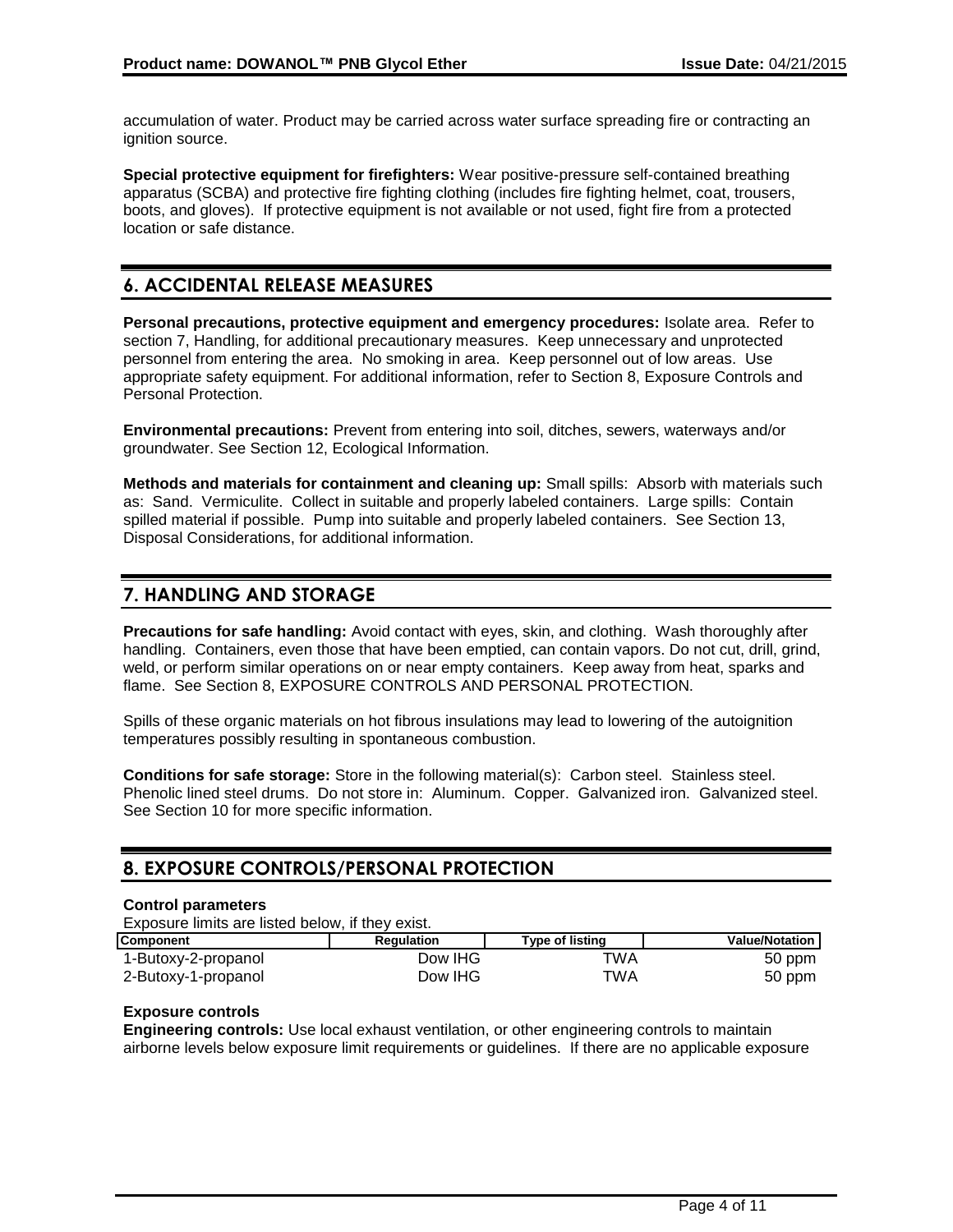limit requirements or guidelines, general ventilation should be sufficient for most operations. Local exhaust ventilation may be necessary for some operations.

#### **Individual protection measures**

**Eye/face protection:** Use chemical goggles. If exposure causes eye discomfort, use a fullface respirator.

#### **Skin protection**

**Hand protection:** Use gloves chemically resistant to this material. Examples of preferred glove barrier materials include: Butyl rubber. Ethyl vinyl alcohol laminate ("EVAL"). Examples of acceptable glove barrier materials include: Natural rubber ("latex"). Neoprene. Nitrile/butadiene rubber ("nitrile" or "NBR"). Polyvinyl chloride ("PVC" or "vinyl"). NOTICE: The selection of a specific glove for a particular application and duration of use in a workplace should also take into account all relevant workplace factors such as, but not limited to: Other chemicals which may be handled, physical requirements (cut/puncture protection, dexterity, thermal protection), potential body reactions to glove materials, as well as the instructions/specifications provided by the glove supplier.

**Other protection:** Use protective clothing chemically resistant to this material. Selection of specific items such as face shield, boots, apron, or full body suit will depend on the task.

**Respiratory protection:** Respiratory protection should be worn when there is a potential to exceed the exposure limit requirements or guidelines. If there are no applicable exposure limit requirements or guidelines, wear respiratory protection when adverse effects, such as respiratory irritation or discomfort have been experienced, or where indicated by your risk assessment process. For most conditions no respiratory protection should be needed; however, if discomfort is experienced, use an approved air-purifying respirator. The following should be effective types of air-purifying respirators: Organic vapor cartridge.

### **9. PHYSICAL AND CHEMICAL PROPERTIES**

| <b>Physical state</b>                           | Liquid.                                                     |
|-------------------------------------------------|-------------------------------------------------------------|
| Color                                           | <b>Colorless</b>                                            |
| Odor                                            | Ether                                                       |
| <b>Odor Threshold</b>                           | No test data available                                      |
| рH                                              | No test data available                                      |
| <b>Melting point/range</b>                      | $-85$ °C $( -121$ °F) Literature                            |
| <b>Freezing point</b>                           | <-80 °C (<-112 °F) Literature                               |
| Boiling point (760 mmHg)                        | 171 °C (340 °F) at 1,013 hPa Literature                     |
| <b>Flash point</b>                              | closed cup 62.5 °C (144.5 °F) at 721.0343 hPa ASTM<br>D3278 |
| <b>Evaporation Rate (Butyl Acetate</b><br>$= 1$ | No test data available                                      |
| Flammability (solid, gas)                       | Not applicable to liquids                                   |
| <b>Lower explosion limit</b>                    | 1.1 % vol Literature                                        |
| <b>Upper explosion limit</b>                    | 8.4 % vol Literature                                        |
| <b>Vapor Pressure</b>                           | 1.05 mmHg at 25 °C (77 °F) Literature                       |
| <b>Relative Vapor Density (air = 1)</b>         | 4.6 Literature                                              |
| Relative Density (water $= 1$ )                 | 0.878 at 25 °C (77 °F) / 25 °C ASTM D891                    |
|                                                 |                                                             |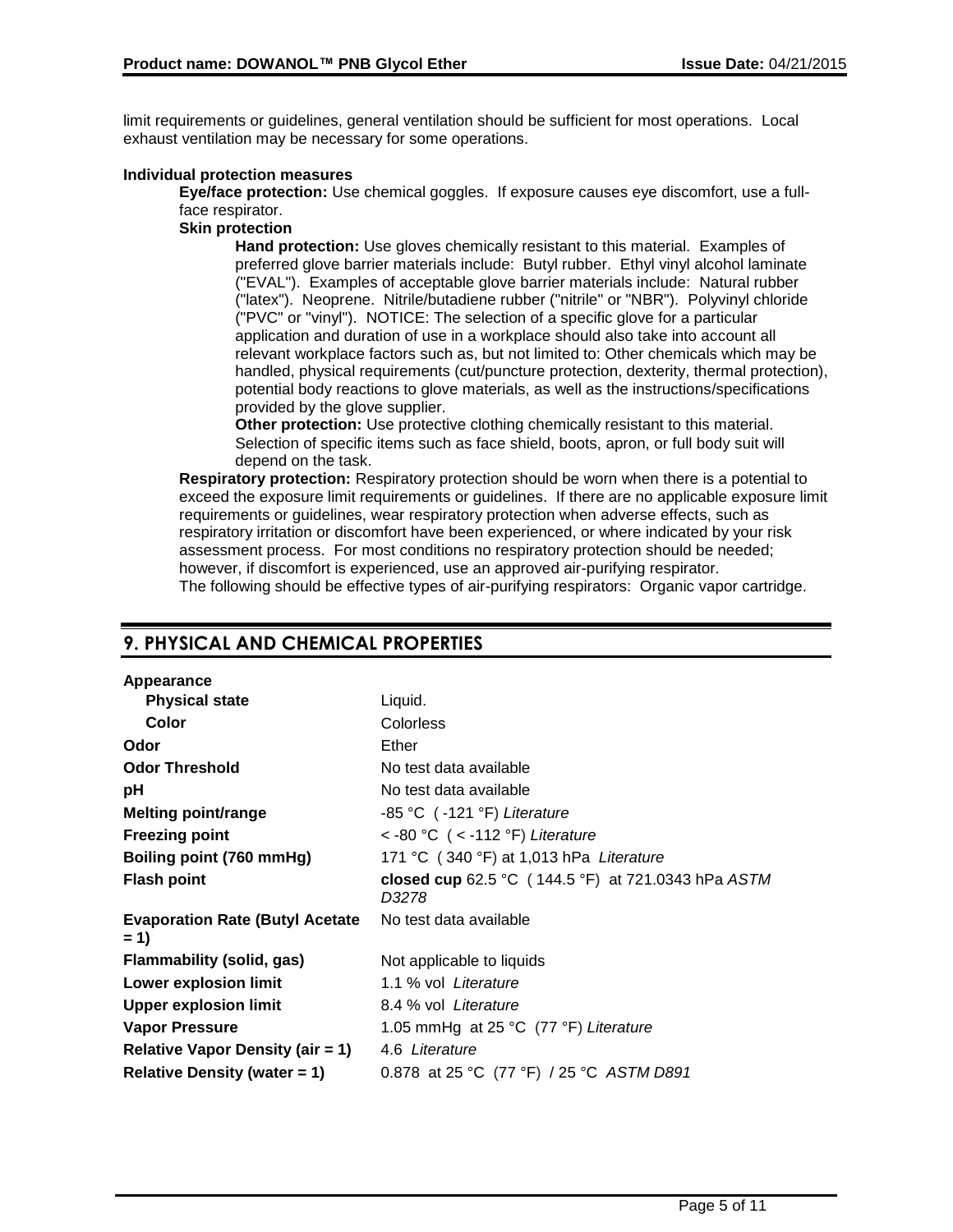| <b>Water solubility</b>                           | 52 g/L at 20 °C (68 °F) Literature     |
|---------------------------------------------------|----------------------------------------|
| <b>Partition coefficient: n-</b><br>octanol/water | log Pow: 1.2 Measured                  |
| <b>Auto-ignition temperature</b>                  | 260 °C (500 °F) Literature             |
| <b>Decomposition temperature</b>                  | No test data available                 |
| <b>Dynamic Viscosity</b>                          | 2.8 mPa.s at 25 °C (77 °F) Literature  |
| <b>Kinematic Viscosity</b>                        | 3.85 mm2/s at 20 °C (68 °F) Literature |
| <b>Explosive properties</b>                       | Not explosive                          |
| <b>Oxidizing properties</b>                       | No.                                    |
| <b>Molecular weight</b>                           | 132.2 g/mol Literature                 |

NOTE: The physical data presented above are typical values and should not be construed as a specification.

## **10. STABILITY AND REACTIVITY**

**Reactivity:** no data available

**Chemical stability:** Stable under recommended storage conditions. See Storage, Section 7.

**Possibility of hazardous reactions:** Polymerization will not occur.

**Conditions to avoid:** Do not distill to dryness. Product can oxidize at elevated temperatures. Generation of gas during decomposition can cause pressure in closed systems.

**Incompatible materials:** Avoid contact with: Strong acids. Strong bases. Strong oxidizers.

**Hazardous decomposition products:** Decomposition products depend upon temperature, air supply and the presence of other materials. Decomposition products can include and are not limited to: Aldehydes. Ketones. Organic acids.

# **11. TOXICOLOGICAL INFORMATION**

*Toxicological information on this product or its components appear in this section when such data is available.*

#### **Acute toxicity**

#### **Acute oral toxicity**

Low toxicity if swallowed. Small amounts swallowed incidentally as a result of normal handling operations are not likely to cause injury; however, swallowing larger amounts may cause injury.

LD50, Rat, male and female, 3,300 mg/kg

#### **Acute dermal toxicity**

Prolonged skin contact is unlikely to result in absorption of harmful amounts.

LD50, Rat, male and female, > 2,000 mg/kg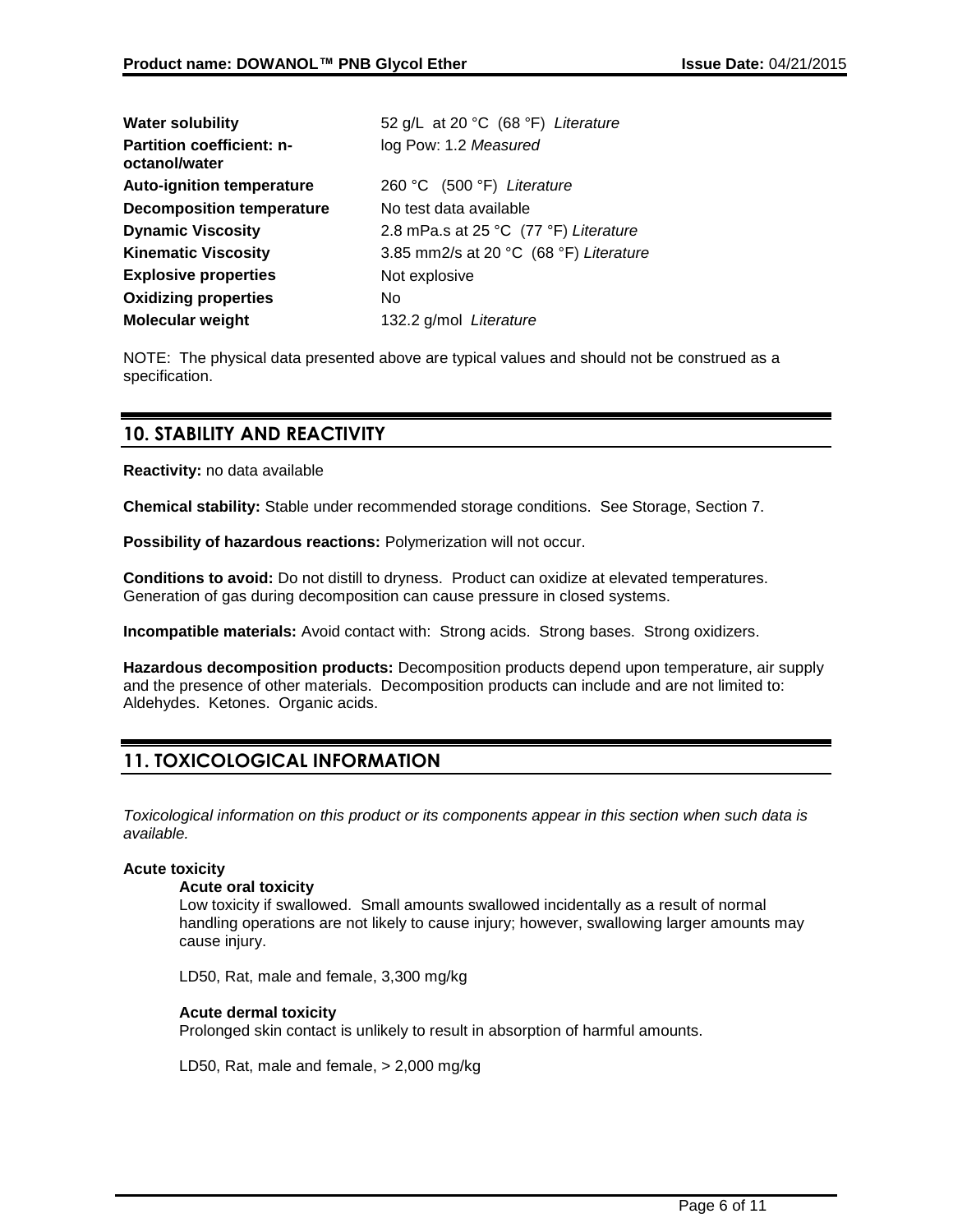#### **Acute inhalation toxicity**

Brief exposure (minutes) is not likely to cause adverse effects. Based on the available data, respiratory irritation was not observed.

LC0, Rat, 4 Hour, vapour, > 3.5 mg/l No deaths occurred at this concentration.

#### **Skin corrosion/irritation**

Brief contact may cause moderate skin irritation with local redness.

#### **Serious eye damage/eye irritation**

May cause moderate eye irritation. May cause slight corneal injury. Effects are likely to heal readily. Vapor may cause eye irritation experienced as mild discomfort and redness.

#### **Sensitization**

Did not cause allergic skin reactions when tested in guinea pigs.

For respiratory sensitization: No relevant data found.

#### **Specific Target Organ Systemic Toxicity (Single Exposure)**

Evaluation of available data suggests that this material is not an STOT-SE toxicant.

#### **Specific Target Organ Systemic Toxicity (Repeated Exposure)**

Based on available data, repeated exposures are not anticipated to cause additional significant adverse effects.

#### **Carcinogenicity**

For similar material(s): Did not cause cancer in laboratory animals.

#### **Teratogenicity**

Did not cause birth defects or any other fetal effects in laboratory animals.

#### **Reproductive toxicity**

For similar material(s): In animal studies, did not interfere with reproduction.

#### **Mutagenicity**

In vitro genetic toxicity studies were negative.

#### **Aspiration Hazard**

Based on physical properties, not likely to be an aspiration hazard.

### **12. ECOLOGICAL INFORMATION**

*Ecotoxicological information on this product or its components appear in this section when such data is available.*

#### **Toxicity**

**Acute toxicity to fish**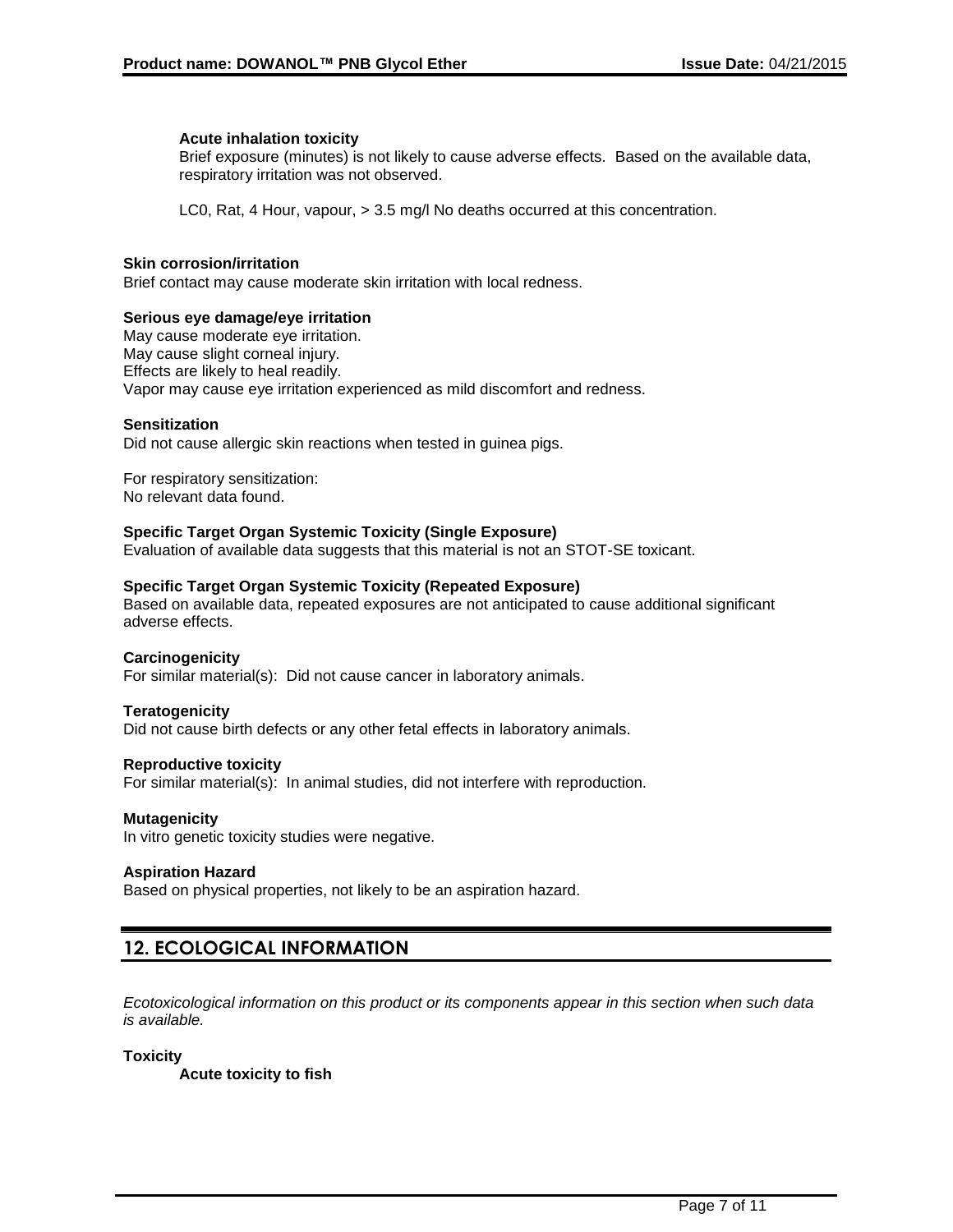Material is practically non-toxic to aquatic organisms on an acute basis (LC50/EC50/EL50/LL50 >100 mg/L in the most sensitive species tested).

LC50, Poecilia reticulata (guppy), static test, 96 Hour, > 560 - 1,000 mg/l, OECD Test Guideline 203 or Equivalent

#### **Acute toxicity to aquatic invertebrates**

EC50, Daphnia magna (Water flea), static test, 48 Hour, > 1,000 mg/l, OECD Test Guideline 202 or Equivalent

#### **Acute toxicity to algae/aquatic plants**

EC50, Pseudokirchneriella subcapitata (green algae), static test, 96 Hour, Growth inhibition (cell density reduction), > 1,000 mg/l, OECD Test Guideline 201 or Equivalent

NOEC, Pseudokirchneriella subcapitata (green algae), static test, 96 Hour, Growth inhibition (cell density reduction), 560 mg/l, OECD Test Guideline 201 or Equivalent

**Toxicity to bacteria**

EC50, Bacteria, static test, 3 Hour, > 1,000 mg/l

#### **Persistence and degradability**

**Biodegradability:** Material is readily biodegradable. Passes OECD test(s) for ready biodegradability. 10-day Window: Pass **Biodegradation:** 90 % **Exposure time:** 28 d **Method:** OECD Test Guideline 301E or Equivalent

**Theoretical Oxygen Demand:** 2.42 mg/mg

#### **Biological oxygen demand (BOD)**

| <b>Incubation</b><br>Time | <b>BOD</b>     |
|---------------------------|----------------|
| 5 d                       | $1.1 - 1.6%$   |
| 15d                       | $6.6 - 33.3 %$ |

#### **Bioaccumulative potential**

**Bioaccumulation:** Bioconcentration potential is low (BCF < 100 or Log Pow < 3). **Partition coefficient: n-octanol/water(log Pow):** 1.2 at 20 °C Measured

#### **Mobility in soil**

Potential for mobility in soil is very high (Koc between 0 and 50). **Partition coefficient(Koc):** 1.3 - 6.0 Estimated.

### **13. DISPOSAL CONSIDERATIONS**

**Disposal methods:** DO NOT DUMP INTO ANY SEWERS, ON THE GROUND, OR INTO ANY BODY OF WATER. All disposal practices must be in compliance with all Federal, State/Provincial and local laws and regulations. Regulations may vary in different locations. Waste characterizations and compliance with applicable laws are the responsibility solely of the waste generator. AS YOUR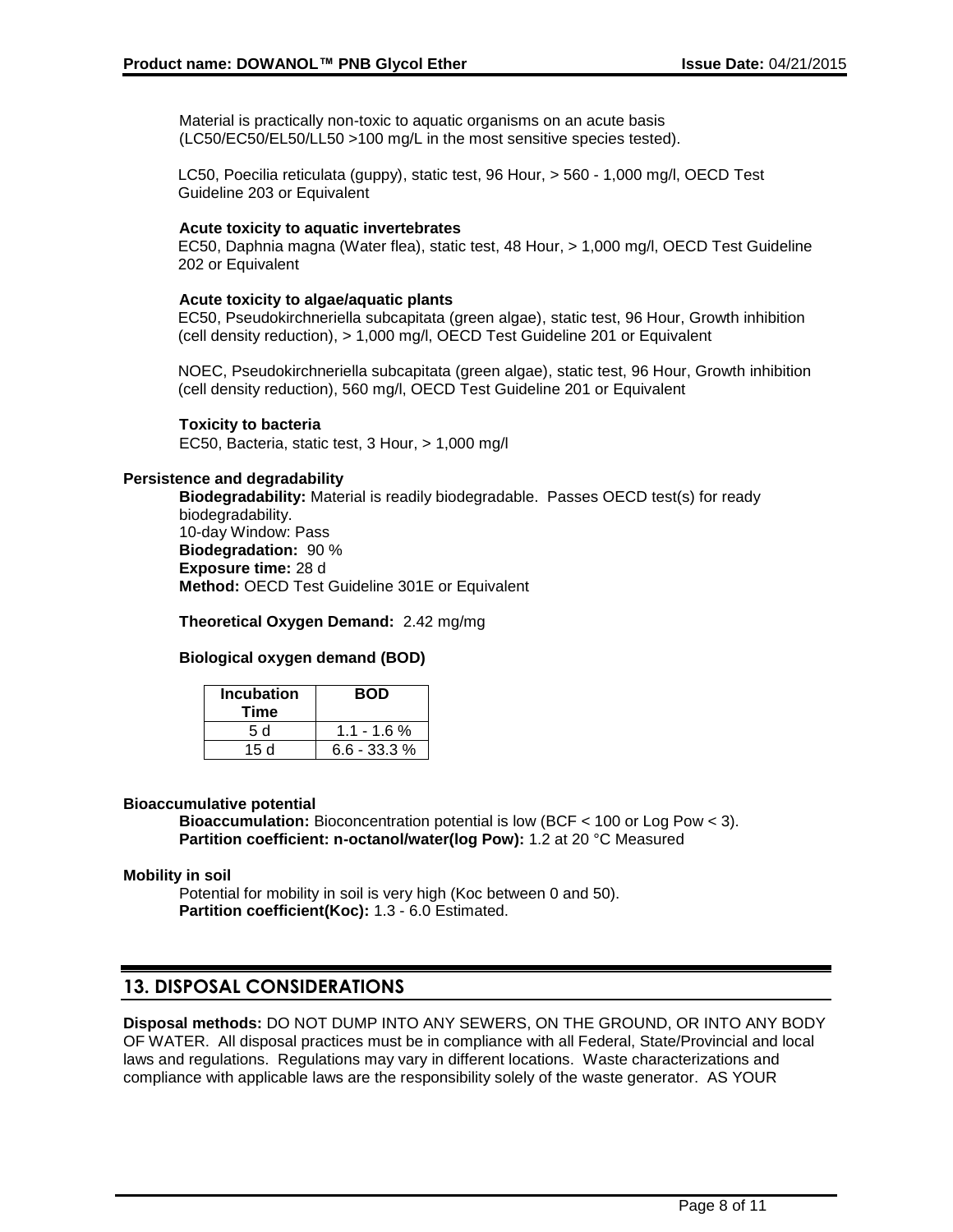SUPPLIER, WE HAVE NO CONTROL OVER THE MANAGEMENT PRACTICES OR MANUFACTURING PROCESSES OF PARTIES HANDLING OR USING THIS MATERIAL. THE INFORMATION PRESENTED HERE PERTAINS ONLY TO THE PRODUCT AS SHIPPED IN ITS INTENDED CONDITION AS DESCRIBED IN MSDS SECTION: Composition Information. FOR UNUSED & UNCONTAMINATED PRODUCT, the preferred options include sending to a licensed, permitted: Incinerator or other thermal destruction device.

### **14. TRANSPORT INFORMATION**

#### **DOT**

**UN number** NA 1993<br>Class CRI **Class Packing group III** 

**Proper shipping name** Combustible liquid, n.o.s.(PROPYLENE GLYCOL MONOBUTYL ETHER)

#### **Classification for SEA transport (IMO-IMDG):**

**Transport in bulk according to Annex I or II of MARPOL 73/78 and the IBC or IGC Code**

Not regulated for transport Consult IMO regulations before transporting ocean bulk

**Classification for AIR transport (IATA/ICAO):**

Not regulated for transport

This information is not intended to convey all specific regulatory or operational requirements/information relating to this product. Transportation classifications may vary by container volume and may be influenced by regional or country variations in regulations. Additional transportation system information can be obtained through an authorized sales or customer service representative. It is the responsibility of the transporting organization to follow all applicable laws, regulations and rules relating to the transportation of the material.

### **15. REGULATORY INFORMATION**

### **OSHA Hazard Communication Standard**

This product is a "Hazardous Chemical" as defined by the OSHA Hazard Communication Standard, 29 CFR 1910.1200.

**Superfund Amendments and Reauthorization Act of 1986 Title III (Emergency Planning and Community Right-to-Know Act of 1986) Sections 311 and 312** Fire Hazard Acute Health Hazard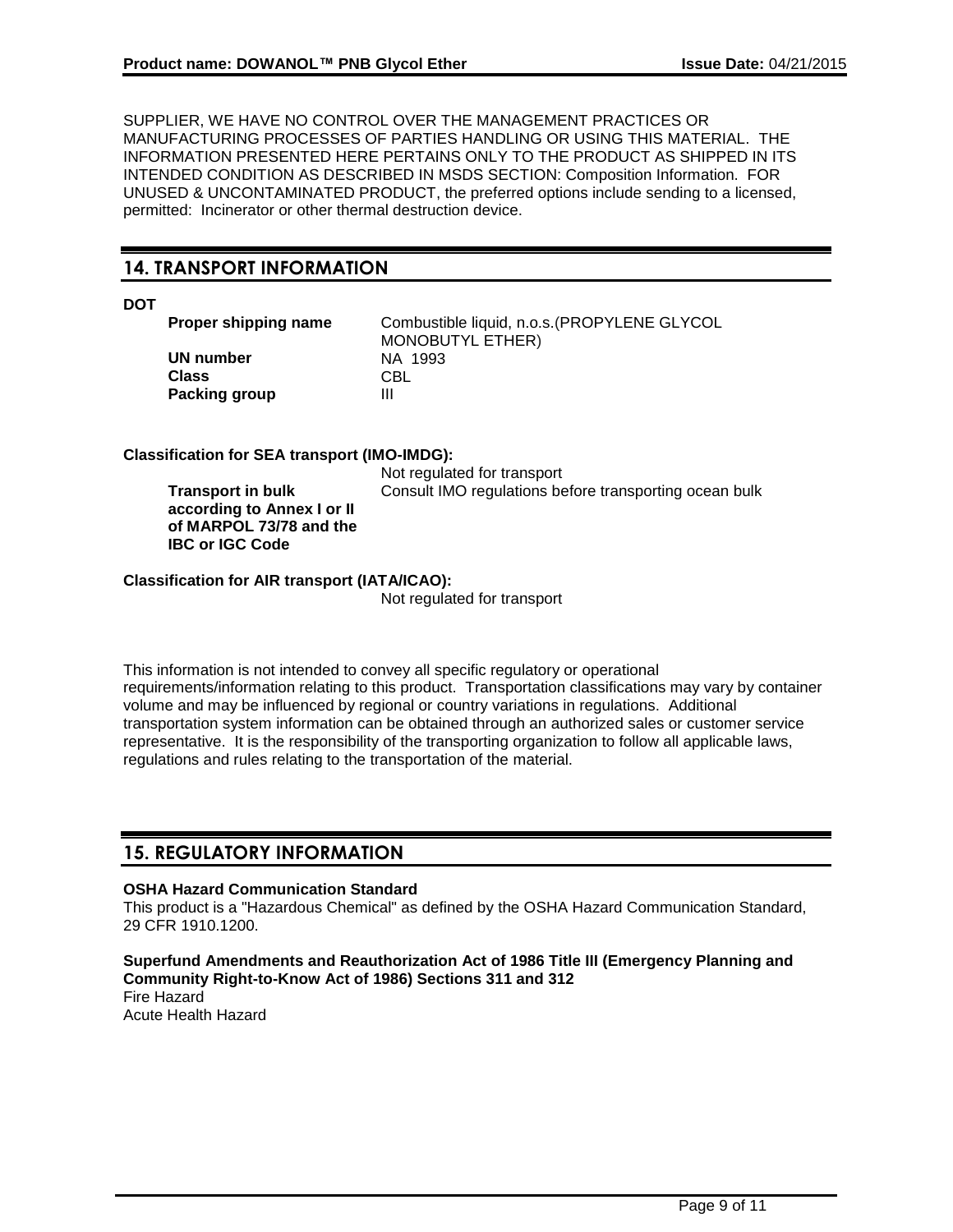#### **Superfund Amendments and Reauthorization Act of 1986 Title III (Emergency Planning and Community Right-to-Know Act of 1986) Section 313**

This material does not contain any chemical components with known CAS numbers that exceed the threshold (De Minimis) reporting levels established by SARA Title III, Section 313.

#### **Pennsylvania Worker and Community Right-To-Know Act:**

To the best of our knowledge, this product does not contain chemicals at levels which require reporting under this statute.

#### **California Proposition 65 (Safe Drinking Water and Toxic Enforcement Act of 1986)**

This product contains no listed substances knownto the State of California to cause cancer, birth defects or other reproductive harm, at levels which would require a warning under the statute.

#### **United States TSCA Inventory (TSCA)**

All components of this product are in compliance with the inventory listing requirements of the U.S. Toxic Substances Control Act (TSCA) Chemical Substance Inventory.

## **16. OTHER INFORMATION**

#### **Product Literature**

Additional information on this product may be obtained by calling your sales or customer service contact.

#### **Hazard Rating System**

#### **NFPA**

| ⊤'ro | <b>Reactivity</b> |
|------|-------------------|
|      |                   |

#### **Revision**

Identification Number: 101213050 / A004 / Issue Date: 04/21/2015 / Version: 6.0 Most recent revision(s) are noted by the bold, double bars in left-hand margin throughout this document.

#### **Legend**

| <b>IHG</b><br>Dow<br>Guideline<br>Industrial<br>Hvaiene<br>JOW. |  |
|-----------------------------------------------------------------|--|
| TWA).<br><b>TWA</b><br>√eighted<br>w<br>Average<br>не           |  |

#### **Information Source and References**

This SDS is prepared by Product Regulatory Services and Hazard Communications Groups from information supplied by internal references within our company.

UNION CARBIDE CORPORATION urges each customer or recipient of this (M)SDS to study it carefully and consult appropriate expertise, as necessary or appropriate, to become aware of and understand the data contained in this (M)SDS and any hazards associated with the product. The information herein is provided in good faith and believed to be accurate as of the effective date shown above. However, no warranty, express or implied, is given. Regulatory requirements are subject to change and may differ between various locations. It is the buyer's/user's responsibility to ensure that his activities comply with all federal, state, provincial or local laws. The information presented here